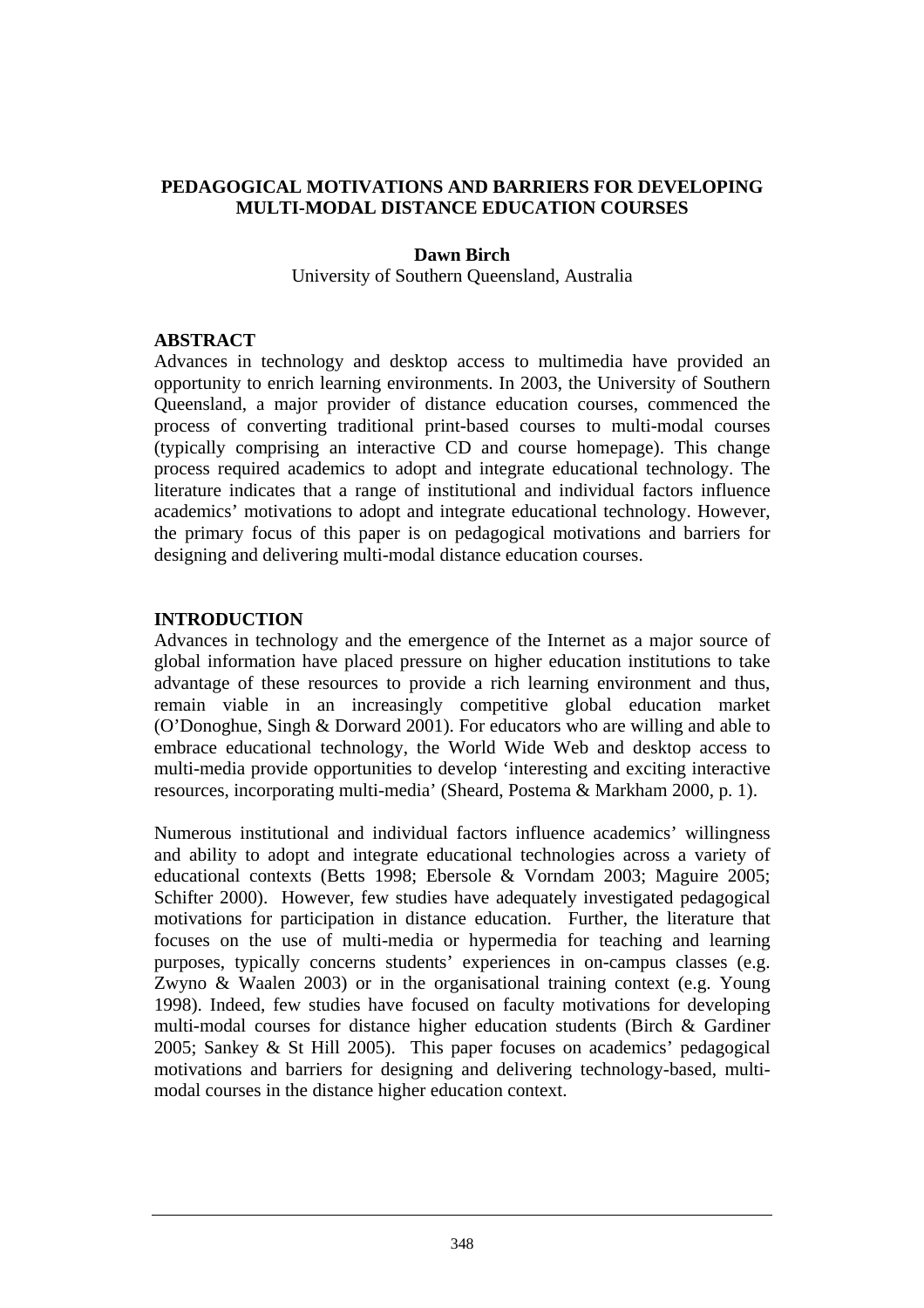# **BACKGROUND**

Technology-based courses have emerged in response to advances in technology and the emergence of the Internet as rich source of information, as well as a number of changes in higher education, including '…globalisation, the advent of the 'Information Age' and a move to a knowledge society' (McDonald et al. 2004, p. 287). This shift toward technology-enabled distance learning has created opportunities for instructors to enhance the learning environment, including courseware (Gill 2004). Many universities have developed online courses, as a means of extending enrolments and providing greater flexibility for students who are studying in part-time mode (Weston 2005; Zhang 1998). To a lesser extent, some educators have developed interactive CD-based material to supplement their on-campus programs (Young 1998; Zywno 2003; Zywno & Waalen 2003).

In 2003, the University of Southern Queensland commenced the process of converting traditional print-based distance education courses to a multi-modal format, typically comprising an interactive CD accompanied by an online course homepage. In this context, 'multi-modal' means that information is provided in multiple modes, including visual and aural modes (Chen & Fu 2003). Multimodal courses involve the use of multi-media and educational technology to develop courseware that appeals to different sensory modes and a variety of learning styles. The interactive CD houses the necessary downloads to access the multi-media elements (e.g. flash, media player etc.). The introductory section of the CD includes a video introduction from the course leader, a hyperlinked study schedule, and audio explanations of the assessment items with links to assessment websites. The study modules housed on the CD include audio introductions, lecture presentations (PowerPoint with audio), interactive diagrams (with both text and audio explanations), interactive quizzes and crosswords, hyperlinked examples and activities, and links to other useful learning resources. The online course homepage provides current information, such as announcements from course instructors, assignment and module discussion topics, and updated lecture recordings.

The conversion from print to technology-based courses has involved a significant shift in the way distance education courses are designed and delivered, and represents a major undertaking for the University of Southern Queensland, which offers over 1000 courses across five faculties. Conversion to date has been somewhat ad hoc with a reliance on innovators and early adopters to champion the process. By the end of 2005, only 37 courses had been converted, however a number of conversions are planned over the next few years. In addition to a range of institutional and individual barriers, one possible reason for slow adoption may be that academics have not yet fully realised the pedagogical benefits that can be gained from multi-modal delivery.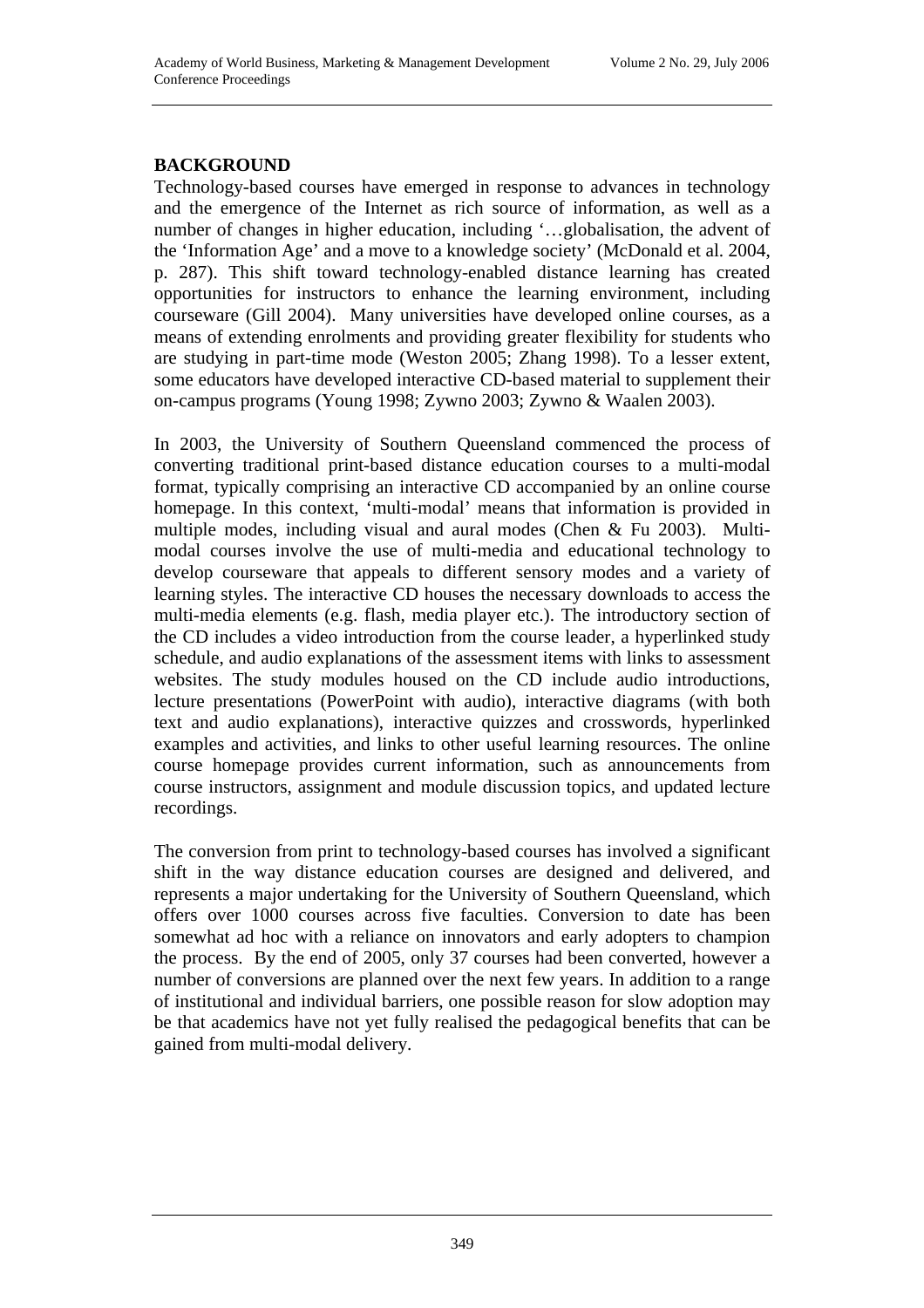## **Factors Influencing Academics' Adoption and Integration of Educational Technology**

Given high academic workloads and the time and effort involved, it is important to determine the factors which drive or restrain academics from adopting and integrating educational technology for the purpose of developing technologybased courses (Ebersole & Vorndam 2003; Maguire 2005). Studies have identified a range of institutional factors that influence the adoption and integration of educational technology, including both enabling and inhibiting factors (e.g. Betts 1998; Rockwell et al. 1999; Schifter 2000). Institutional enablers include the provision of organisational and administrative support, professional development and training, peer support, mentoring, and the presence of technology champions. Institutional inhibitors include lack of time and impact on faculty workloads, lack of incentives and recognition, technological and resource limitations, lack of technical and instructional support, lack of formal institutional plans, policies and processes, and concerns about security issues. However, many educators are intrinsically motivated toward the teaching process, and thus tend to motivate and commit themselves to the teaching process, regardless of external factors (Csikszentmihalyi 1997). Indeed, a number of studies have revealed that faculty motivations to teach in distance education mode are primarily intrinsic, including pedagogical motivations (Lee 2001; Maguire 2005).

### **Pedagogical Motivations for Adopting and Integrating Educational Technology**

Underpinning any approach to the design and delivery of learning resources should be a sound and clear pedagogical rationale (Earle 2002; Winn & Joughin, 1996). Indeed the use of educational technology should be driven by pedagogical needs and goals, otherwise academics will be disappointed with the results (Chizmar & Williams 2001; Knowlton 2002). This paper does not attempt to cover all of the pedagogical motivations for adopting educational technology for the purpose of developing multi-modal courses for distance higher education students. Motivations covered in this paper include improving student learning outcomes, catering to diverse learning styles, providing multiple representations of information, encouraging student-centred learning, improving instructional design and curriculum, and providing access to rich learning resources. During the next stage of this exploratory research, other pedagogical motivations may be uncovered from interviews conducted with academics and instructional designers at USQ.

**Improving student learning outcomes.** When adopting and integrating educational technology, the main aim is to improve learning outcomes, including cognitive and social outcomes, as well as to develop important graduate skills (Sankey & St Hill 2005). In a review of teaching improvement grants, McAlpine and Gandell (2003) found that faculty intended to integrate technology in order to achieve higher-order learning and more active student-centred learning. Indeed,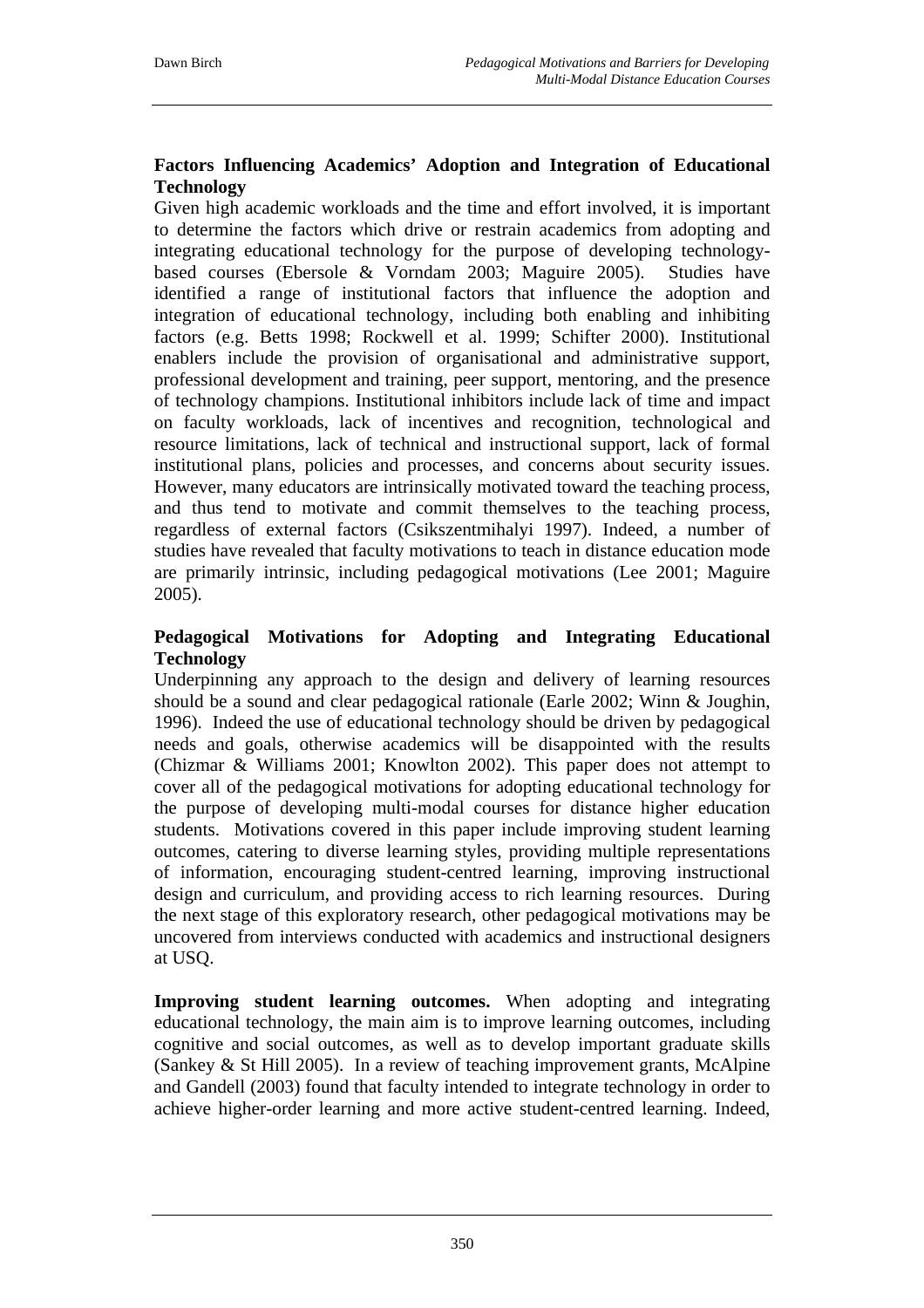educational technology has been found to lead to improved student inquiry and higher-order thinking skills (Capobianco & Lehman 2004).

**Catering to diverse learning styles.** A key pedagogical motivation for the use of multi-media or hypermedia for teaching purposes is to improve learning outcomes by appealing to a variety of learning styles (Sankey & St Hill 2005; Zwyno & Waalen 2003). Learning styles are defined as 'characteristic cognitive, affective, and physiological behaviours that serve as relatively stable indicators of how learners perceive, interact with, and respond to the learning environment' (Ladd & Ruby 1999, p. 363). For example, Fleming's (2001) VARK typology proposes that learners may have a preferred learning modality; visual, aural, read/write or kinaesthetic, with many learners being multi-modal. Studies have revealed that learners are more comfortable learning in an environment which reflects their predominant learning style (Felder & Soloman 2001). Multi-modal delivery provides greater variety in the way that content is presented, and thus may appeal to a wider range of learning styles (Butler & Blashki 2003). Moreover, presenting material in a variety of modes may encourage students who have a predominant learning style to develop a more versatile learning style (Morrison et al. 2003).

The use of multimedia in the classroom has been used to develop a more inclusive curriculum, which appeals to visual, aural and kinaesthetic learners in an attempt to overcome differences in performance that may result from these different learning styles (St Hill 2000). Indeed, in an experimental study of 118 marketing students, Karakaya et al. (2001) found that the extensive use of multimedia neutralised differences in performances based on the different learning styles of students. However, most university courses and in particular, distance education courses are designed and delivered in a way that favours read/write learners (Sarasin 1999).

**Providing multiple representations of information**. Multi-modal courses have been used to appeal to a range of senses and to create a more enjoyable learning experience, leading to improved student performance (Sankey & St Hill 2005). Indeed, multi-modal courses allow material to be presented in more than one sensory mode (known as dual-coding or multiple representation), which may facilitate student learning (Ainsworth & Van Labeke 2002; Clark & Paivio 1991; Mayer 2001). When content is presented in a variety of modes, learners may perceive that it is easier to learn, and thus it may improve attention and retention rates, leading to improved learning performance (Chen & Fu 2003). For example, Sankey and St Hill (2005) investigated 146 undergraduate business students' perceptions of an interactive CD, comprising a number of learning objects involving multiple representations (visual and verbal), and found that 73 percent of the respondents agreed that the multiple representations had been helpful for learning the course material.

In particular, multi-media technology provides an opportunity to house dynamic visual elements which may aid learning (Angeli & Valanides 2004). While visual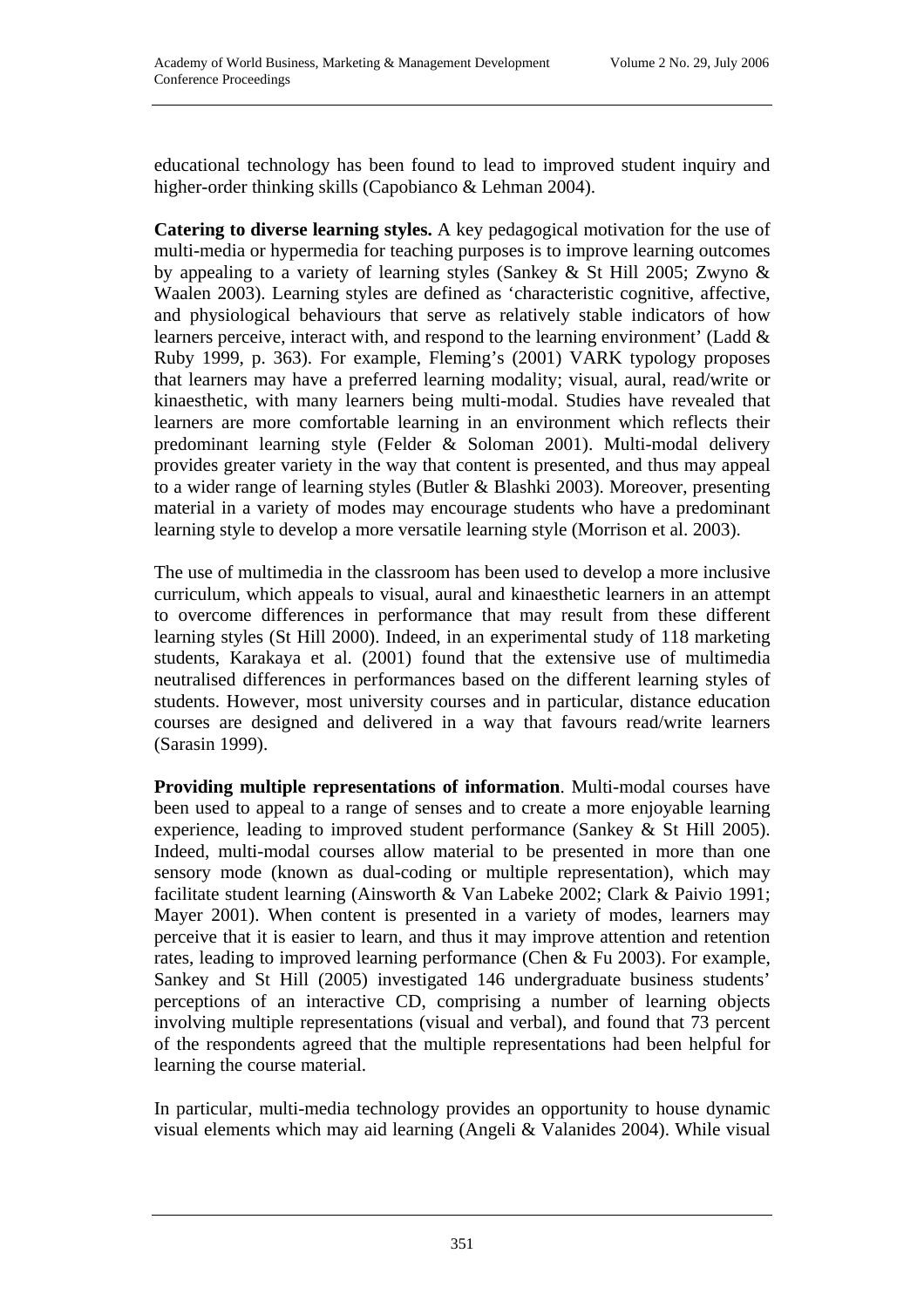imagery can be provided in print-based packages, the cost of printing colour images may be prohibitive in the distance education context, and the inclusion of dynamic imagery (movement and animation) is not possible in printed format. Shah and Freedman (2003) identified a number of benefits of using visualisations in e-learning, including promoting learning by providing an external representation of the information, deeper processing of information, maintaining learner attention by making the information more attractive and motivating, and making complex information easier to comprehend. Today's culture is highly visual with students being exposed to television and video material as well as information from the Internet for both entertainment and educational purposes (Walker & Chaplin 1997).

**Encouraging student-centred learning**. The adoption and integration of educational technology may lead to more student-centred approaches to teaching and learning (Laurillard 1993). Technology-based learning resources support the shift away from a teacher-centred instructivist model of teaching, involving oneway transmission of information, toward a more student-centred constructivist model of learning, whereby students may be empowered to learn by sharing their experiences and perspectives with others (Markel 1999; Duffy& Jonassen 1992). In a study of pre-service teachers, Kurz-McDowell and Hannafin (2004) found that a relationship exists between a teacher's philosophy of teaching (their beliefs about learning and instruction) and their perspectives about the use of technology. Indeed, teachers who held a constructivist philosophy tended 'to use technology in student-centred ways', while conversely, teachers who had a teacher-centred approach to learning and instruction 'tended to use technology in ways that allow them to stay in their comfort zone' (Kurz-McDowell & Hannafin 2004, p. 104).

Constructivists advocate the use of advanced educational technologies to facilitate greater interaction, encourage social construction of knowledge, and to provide multiple modes of representation (Hirumi 2002). Indeed, Young (1998, p. 3) stated that 'the information rich age and advanced technology capabilities… have caused us to revisit constructivism, to reconceptualise the learning process and to design new instructional approaches'. For example, interactive distance education involves creating a rich learning environment by focusing on increased interaction, exploration and discovery rather, than the one-way transmission of information (Waddoups & Howell 2002).

**Improving instructional design and curriculum.** Researchers investigating the adoption and integration of educational technology for the purpose of delivering courses online have also uncovered benefits associated with improved instructional design and curriculum (Waddoups & Howell 2002). Motivations for participation in distance education include the opportunity to improve teaching, diversify the program and offer a more current and relevant curriculum (Schifter 2000; Smith 2001). Indeed, the development of technology-based courses allows for innovation, novelty, the application of new teaching techniques, enhanced course quality, and diversification of academic program (Maguire 2005; Rockwell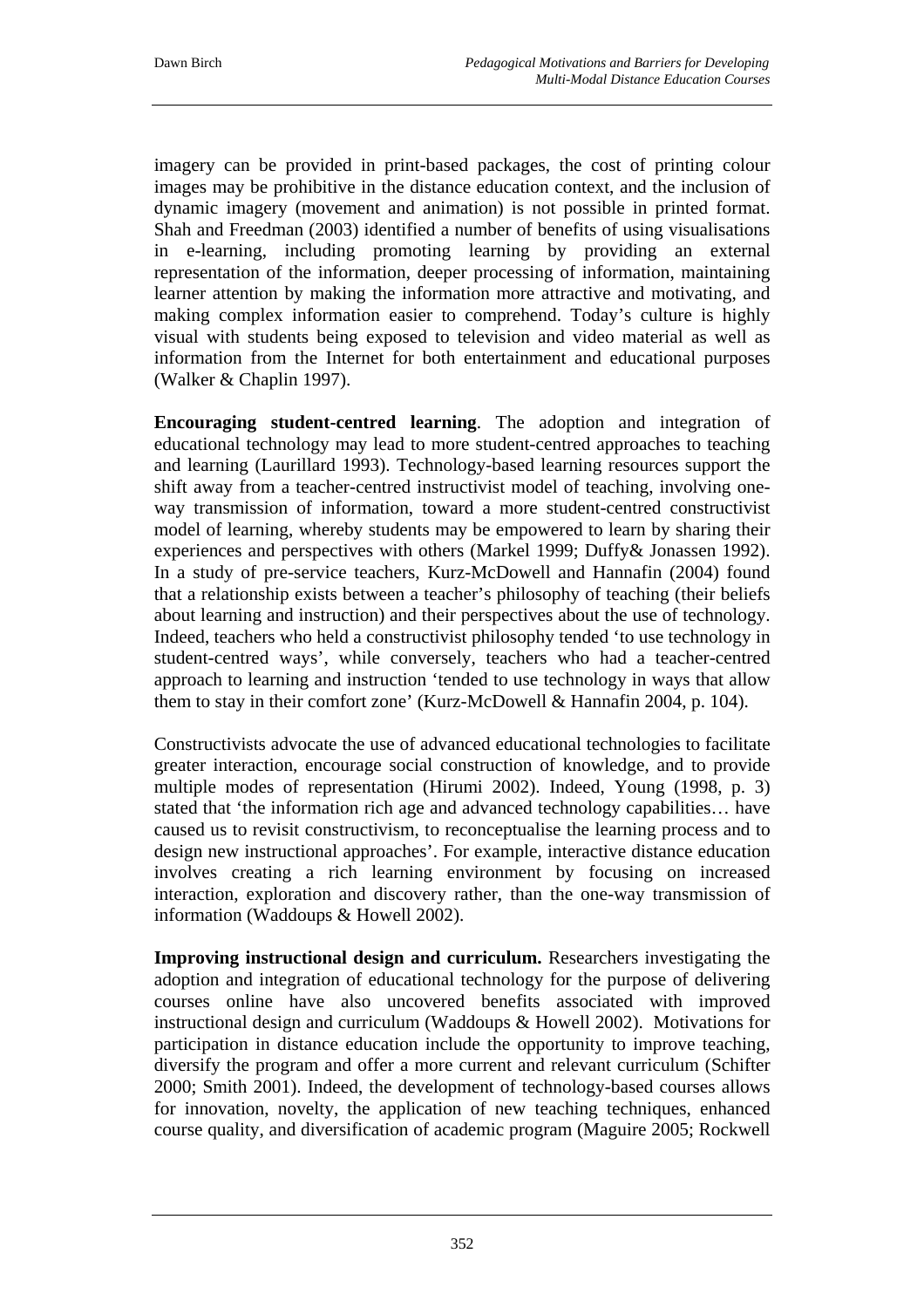et al. 1999; Weston 2005). However, while technology offers some clear benefits to students, there are some issues that need to be carefully considered with respect to the design of the learning environment (O'Donoghue, Singh & Dorward 2001). Indeed, Valenta et al. (2003, p. 112) argued that 'the uniqueness of technologybased instruction makes it necessary to adopt more rigorous course requirements and design, development, delivery and evaluation'. Moreover, valued educational outcomes resulting from the adoption and integration of educational technology depend upon 'simultaneous innovations' in 'pedagogy, curriculum and assessment' (Dede 1997, p.13).

**Providing access to rich learning resources.** Another key pedagogical motivation for the development of technology-based courses is the ability to provide students with access to rich sources of information on the Internet, and present hyperlinked activities and examples on interactive CDs (Knowlton 2002; O'Donoghue, Singh & Dorward 2001). Indeed, the need for graduates to be able to communicate effectively in the electronic environment and become competent in the use of multi-media has encouraged some educators to adopt educational technologies (Eastman & Owens Swift 2001; Maguire 2005).

Hence it is proposed that

 pedagogical motivations including: improving student learning outcomes; catering to diverse learning styles; providing multiple representations of information; encouraging student-centred learning; improving instructional design and curriculum; and providing access to rich learning resources encourage academics to adopt and integrate educational technology for the purpose of designing and delivering multi-modal distance education courses.

**Pedagogical Barriers to Adoption and Integration of Educational Technology**  Despite the many pedagogical benefits associated with the adoption and integration of educational technology, Jacobsen, Clifford and Friesen (2002, p.4) found that, 'both philosophical and pedagogical barriers to innovation exist when teachers shift from information-transmission to designing technology-enabled, constructivist learning environments'. In particular, the need to adapt one's teaching style and redesign course content has presented a major barrier for some educators (Jones & Kelley 2003). 'Entrenched instructional practices', lack of clarity about the benefits of technology, lack of willingness to take risks, and the need for more rigorous course planning has deterred some academics from changing familiar instructional practices (Covington, Petherbridge & Egan Warren 2005, p. 9; Weston 2005). Indeed, the successful integration of educational technology requires an adjustment of pedagogy to allow for active participation, authentic tasks, collaborative learning, and individualised feedback (Knowlton 2002). Educators need to alter teaching styles and develop new skills when they integrate technology into their program, and they need to understand the relationship between learning, interactivity, and technology (Rockwell et al. 1999). Hence, in adopting and integrating educational technology, there is a need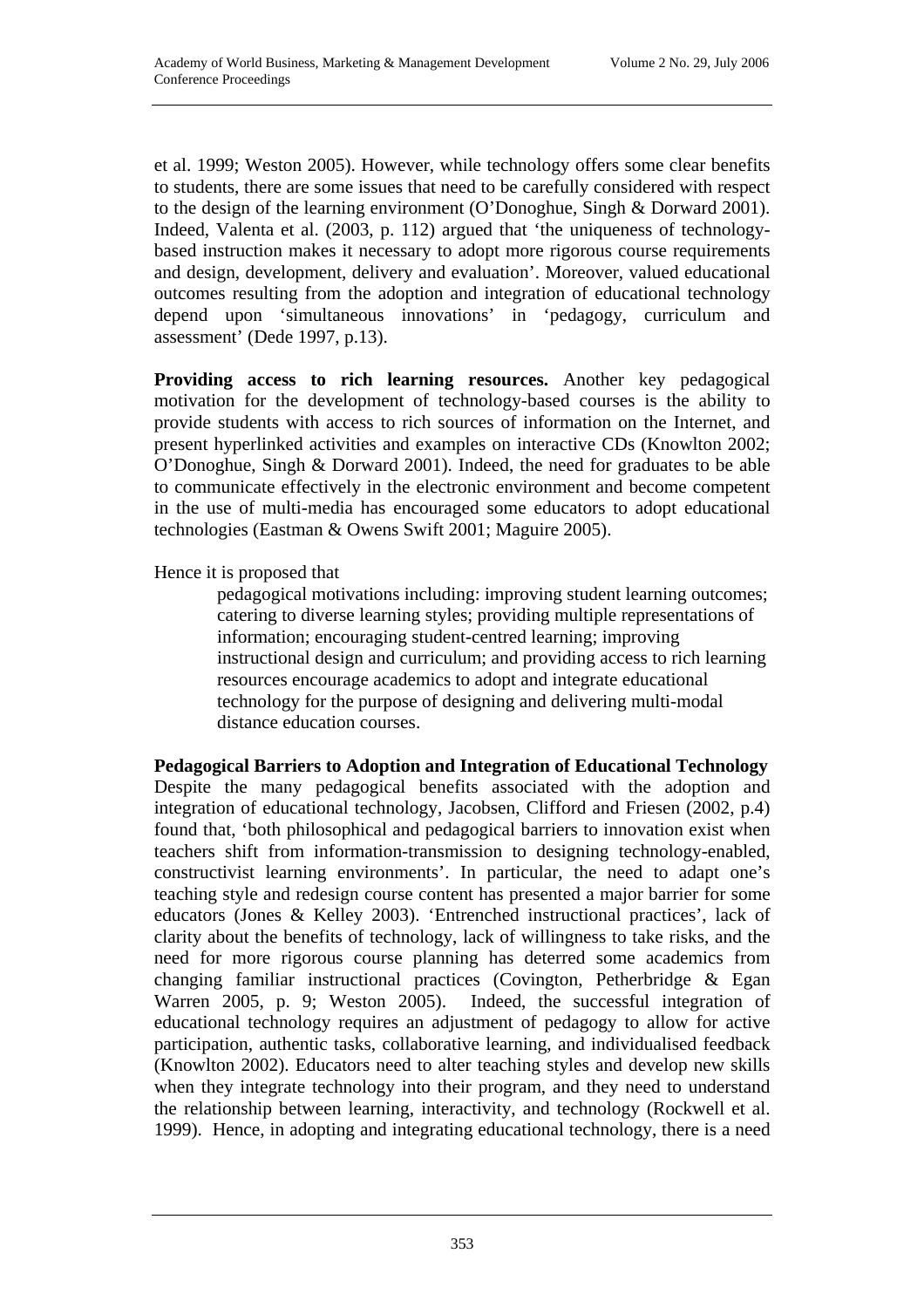for training in this different instructional design (Eastman & Owens Swift 2001; Hazari 2004).

Some academics have also expressed pedagogical concerns, in terms of what impact educational technology will have on student learning, and others have expressed a lack of confidence in the benefits for students (Ebersole & Vorndam 2003; McAlpine & Gandell 2003). Thus, Munoz (1993, p. 49) stressed the importance of being ethical in the use of educational technology and warns that educators should 'resist the seductive force of technology to replace rather than enhance' (Surry 2000). Further, academic's perceptions of the applicability and value of educational technology varies across subject domains (Betts 1998). Indeed, some subjects lend themselves more to visualisations, such as the Arts, while other subjects may make greater use of information on the Internet, such as business-related subjects. Other academics have reacted to students' concerns to the shift from face-to-face to online courses or the shift from printed to electronically-delivered materials (Daugherty & Funke 1998; McPhail & Birch 2004). Student resistance may arise due to a variety of factors including loss of face to face interaction, the cost associated with printing materials from the web, lack of access to the required hardware and software, or lack of computing skills (Daugherty & Funke 1998; Jones & Kelley 2003; McPhail & Birch 2004; Sheard, Postema & Markham 2000). Moreover, fear of the negative impact on student evaluations if the technology does not work or is not accepted by students is a major deterrent for faculty (McCorkle, Alexander & Reardon 2001).

Hence it is proposed that pedagogical barriers including: the need to adapt one's teaching style, the need develop new skills and redesign course content; the need for more rigorous course planning; the need to deviate from entrenched instructional practices; the need to adjust pedagogy to allow for active participation, authentic tasks, collaborative learning, and individualised feedback; lack of confidence in the benefits for student learning; concerns about the quality of the course; and perceptions that the value of educational technology may vary across subject domains inhibit academics' adoption and integration of educational technology for the purpose of designing and delivering multi-modal distance higher education courses.

## **INVESTIGATING ACADEMICS' DEVELOPMENT OF MULTI-MODAL DISTANCE EDUCATION COURSES**

This paper focuses on some of the pedagogical motivations and barriers that influence academics' adoption and integration of educational technology for the development of multi-modal courses. A provisional framework for investigating a range institutional and individual factors (including pedagogical motivations) that influence academics' willingness and ability to adopt educational technology, as well as the extent of adoption and integration of educational technology for the purpose of designing and delivering multi-modal distance education courses has been developed (figure 1). The provisional status of the framework allows for the investigation of other factors that influence the adoption and integration of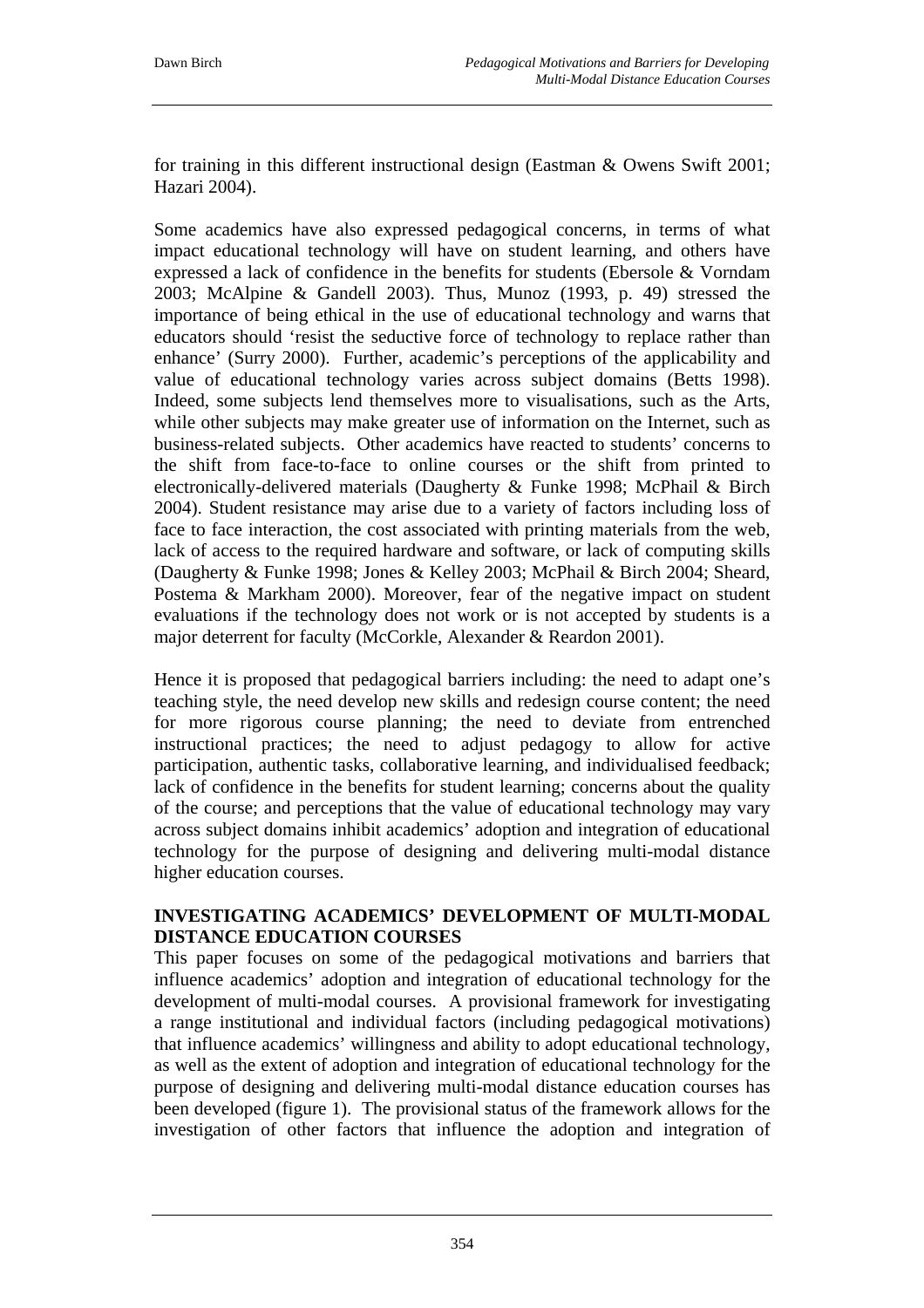educational technology that have not been previously identified in other contexts. Within this framework the researcher will explore the propositions stated in this paper concerning pedagogical motivations and barriers.

### F**igure 1: A framework for investigating academics' development of multimodal distance higher education courses**



## **CONCLUSION**

This paper addressed some of the pedagogical motivations and barriers influencing academics' design and delivery of multi-modal distance higher education courses. The pedagogical benefits of developing multi-modal courseware for distance education students include improving student learning outcomes, catering to diverse learning styles, providing multiple representations of information, encouraging student-centred learning, improving instructional design and curriculum, and providing access to rich learning resources. Pedagogical barriers to the development of multi-modal courses include the need to learn to use and implement the technology in pedagogically sound ways, to adapt one's teaching style, and redesign course content. Further, some educators are yet to be convinced of the benefits of educational technology to students and some have expressed concerns about student resistance. Research propositions regarding pedagogical motivations and barriers have been presented and a framework for investigating factors influencing academics' adoption and integration of educational technology for the purpose of designing and delivering multi-modal distance higher educational has been developed.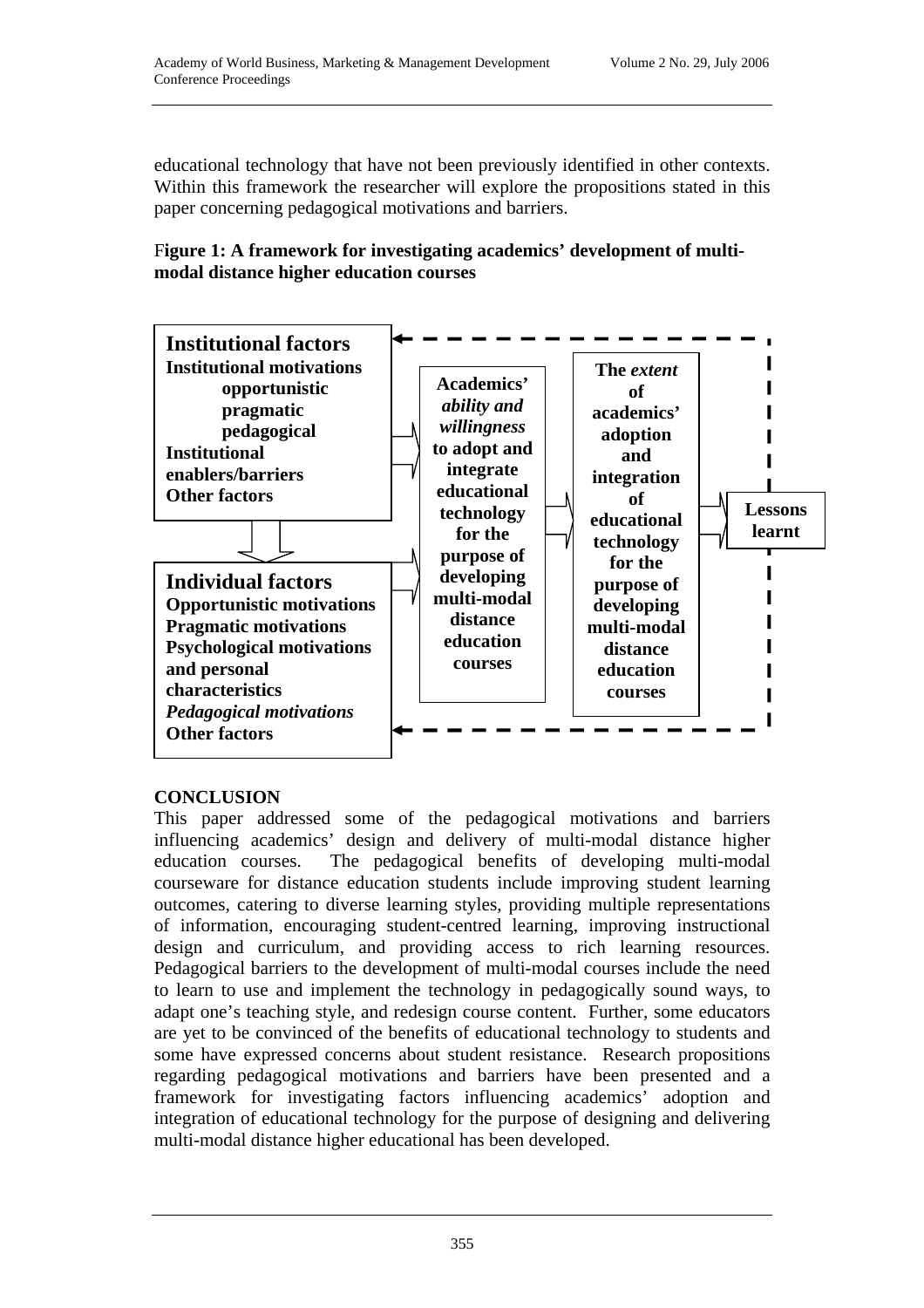## **REFERENCES**

Ainsworth, S & Van Labeke, N 2002, 'Using a multiple-representational design framework to develop and evaluate a dynamic simulation environment', *Proceedings of International Workshop on Dynamic Visualisations and Learning*, Tubingen, Germany, 18-19 July.

Angeli, C & Valanides, H 2004, 'Examining the effects of text-only and text-andvisual instructional materials on the achievement of field-dependent and fieldindependent learners during problem solving with modeling software', *Educational Technology Research and Development*, vol. 52, no. 4, pp. 23-36.

Betts, K 1998, 'An institutional overview: Factors influencing faculty participation in distance education in the United States: An institutional study', *Online Journal of Distance Learning Administration*, vol. 1, no. 3, viewed 10 October, <[http://www.westga.edu/~distance/betts13.html](http://www.westga.edu/%7Edistance/betts13.html)>. Birch, D & Gardiner, M 2005, 'Students' perceptions of technology-based courses', *Proceedings of Australian and New Zealand Marketing Academy Conference 2005*, Fremantle, 5-7 December.

Butler, M & Blashki, K 2003, 'Creating new distance learning environments from contemporary technologies', *Proceedings of IEEE Information Technology in Research and Education Conference*, Newark, New Jersey, USA, 10-13 August, pp. 635-9.

Capobianco, B & Lehman, J 2004, 'Integrating instructional technology in teacher education: A case study of an elementary science methods course', *Proceedings of SITE 2004*, viewed 1 October 2005, [<http://p3t3.education.purdue.edu/SITE\\_2004\\_Capobianco.pdf](http://p3t3.education.purdue.edu/SITE_2004_Capobianco.pdf)>.

Chen, G & Fu, X 2003, 'Effects of multimodal information on learning performance and judgement of learning', *Journal of Educational Computing Research*, vol. 29, no. 3, pp. 349-62.

Chizmar JF & Williams, DB 2001, What do faculty want? *Educause Quarterly*, vol.1, pp. 18-24.

Clark, JM & Paivio, A 1991, 'Dual coding theory and education', *Educational Psychology Review*, vol. 3, no. 3, pp. 149-70.

Covington, D, Petherbridge, D & Egan Warren, S 2005, 'Best practices: A triangulated support approach in transitioning faculty to online teaching', *Online Journal Of Distance Learning Administration,* vol. 8, no. 1, viewed 3 October 2005, [<http://www.westga.edu/~distance/ojdla/spring81/covington81.htm](http://www.westga.edu/%7Edistance/ojdla/spring81/covington81.htm)>.

Csikszentmihalyi, M 1997, *Creativity: Flow and the Psychology of Discovery and Invention*, Harpers-Collins, New York.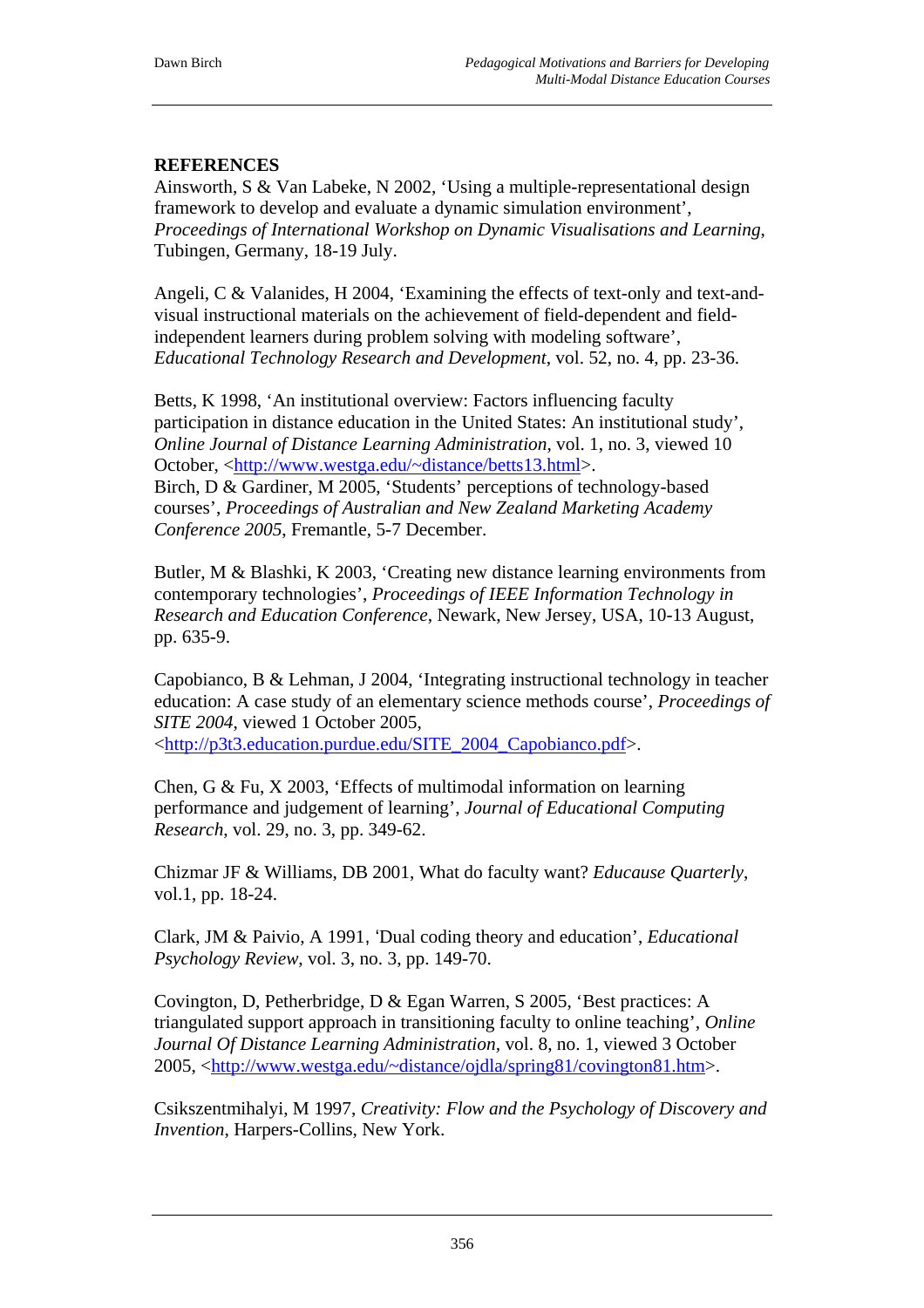Daugherty, M & Funke, B 1998, 'University faculty and student perceptions of web-based instruction', *Journal of Distance Education*, vol. 13, no. 1, pp. 21-39.

Dede, C 1997, 'Rethinking how to invest in technology', *Educational Leadership*, vol. 55, no. 3, pp. 12-16.

Duffy, T & Jonassen, D 1992, *Constructivism and Instructional Design*, Lawrence Erlbaum, Hillsdale, New Jersey.

Earle, RS 2002, 'The integration of instructional technology into public education: promises and challenges', *Educational Technology Magazine*, vol. 42, no. 1, pp. 5-13.

Eastman, J & Owens Swift, C 2001, 'New horizons in distance education: The online learner-centred marketing class', *Journal of Marketing Education*, vol. 23, no. 1, pp. 25-34.

Ebersole, S & Vorndam, M 2003, 'Adoption of computer-based instructional methodologies: A case study', *International Journal on E-Learning*, vol. 2, no. 2, pp. 15-20. viewed 4 October 2005, [<http://dl.aace.org/12678>](http://dl.aace.org/12678).

Felder, RM & Soloman, BA 2001, 'Learning styles and strategies', viewed 4 October 2005, <http://www.ncsu.edu/felder-public/ILSdir/styles.htm>.

Fleming, N 2001, 'VARK: A guide to learning styles', viewed 29 September 2005, <http://www.vark-learn.com/english/index.asp>.

Gill, TG 2004, 'Distance learning strategies that make sense: A micro analysis', *eLearn Magazine*, viewed 29 September 2005, [<http://www.elearnmag.org/subpage/sub\\_page.cfm?section=4&list\\_item=16&pag](http://www.elearnmag.org/subpage/sub_page.cfm?section=4&list_item=16&page=1)  $e=1$ .

Hazari, S 2004, 'Applying instructional design theories to improve efficacy of technology', *Journal of Instruction Delivery Systems*, vol. 18, no. 2, pp. 24-33.

Hirumi, A 2002 'Student-centred, technology-rich learning environments: Operationalising constructivist approaches to teaching and learning', *Journal of Technology and Teacher Education,* vol. 10, no. 4, pp. 497-537.

Jacobsen, M, Clifford, P & Friesen, S 2002, 'Transformational leadership and professional development for digitally rich learning environments: A case study of the Galileo Educational Network', *Proceedings of 14th ED\_MEDIA 2002 World Conference on Educational Multimedia, Hypermedia and Telecommunications,*  Denver, Colorado, 24-29.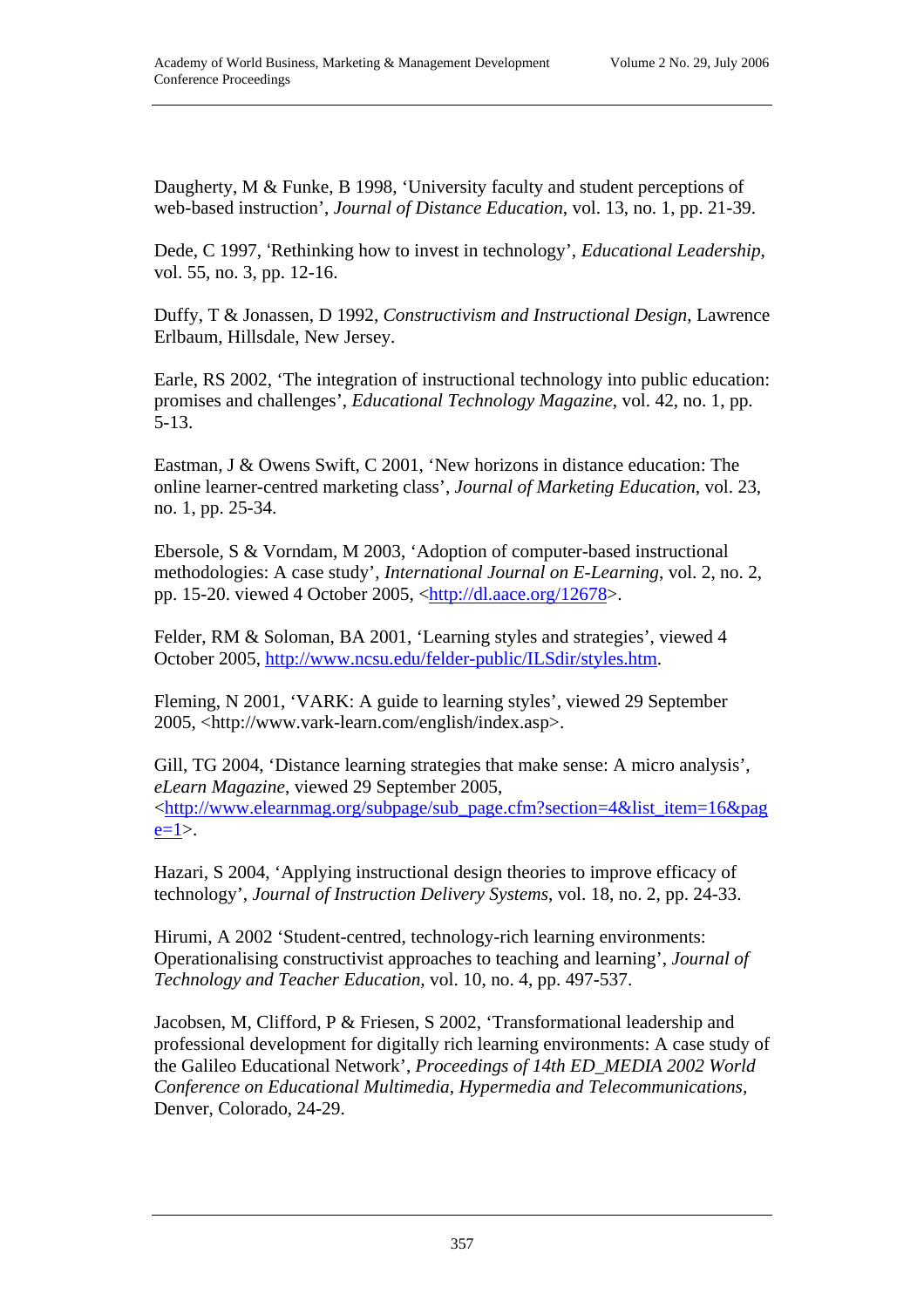Jones, KO & Kelley, CA 2003, 'Teaching marketing via the Internet: Lessons learned and challenges to be met', *Marketing Education Review*, vol. 12, no. 3, pp. 81-9.

Joughin, G & Winn, J 1996, 'Dimensions of technology-based learning', paper presented to *ASCILITE 1996*, Adelaide.

Karakaya, F, Ainscough, TL & Chopoorian, J 2001, 'The effects of class size and learning style on student performance in a multimedia-based marketing course', *Journal of Marketing Education,* vol. 23, no. 2, pp. 84-90.

Knowlton, DS 2002, 'Technology-enhanced courses versus traditional instruction: Empirical evidence, reflections from practice, and designing for maximum learning', *The CyberPeer Newsletter,* Crichton Distance Education, Crichton College, Memphis.

Kurtz-McDowell, NJ & Hannafin, RD 2004, *Journal of Computing in Teacher Education,* vol. 20, no. 3, pp. 97-106.

Ladd, P & Ruby, R 1999, 'Learning style and adjustment issues of international students', *Journal of Education for Business*, vol. 74, no. 6, pp. 363-368.

Laurillard, DM 1993, *Rethinking University Teaching: A Framework for the Effective Use of Educational Technology*, Routledge, London.

Lee, J 2001, 'Instructional support for distance education and faculty motivation, commitment, satisfaction', *British Journal of Educational Technology,* vol. 32, no. 2, pp. 153-60.

Maguire, LL 2005, 'Literature review: Faculty participation in online distance education: Barriers and motivators', *Online Journal of Distance Learning Administration*, vol. 8, no. 1,

[http://www.westga.edu/~distance/ojdla/spring81/maguire81.htm.](http://www.westga.edu/%7Edistance/ojdla/spring81/maguire81.htm)

Markel, M 1999, 'Distance education and the myth of the new pedagogy', *Journal of Business and Technical Communication,* vol. 13, no. 2, pp. 208-22.

Mayer, R 2001, *Multimedia Learning,* Cambridge University Press, Cambridge.

McAlpine, L & Gandell, T 2003, 'Teaching improvement grants: what they tell us about professors' instructional choices for the use of technology in higher education', *British Journal of Educational Technology,* vol. 34, no. 3, pp. 281-93.

McCorkle, DE, Alexander, JF & Reardon, J 2001, 'Integrating business technology and marketing education: Enhancing the diffusion process through technology champions', *Journal of Marketing Education,* vol. 23, no. 1, pp. 16- 24.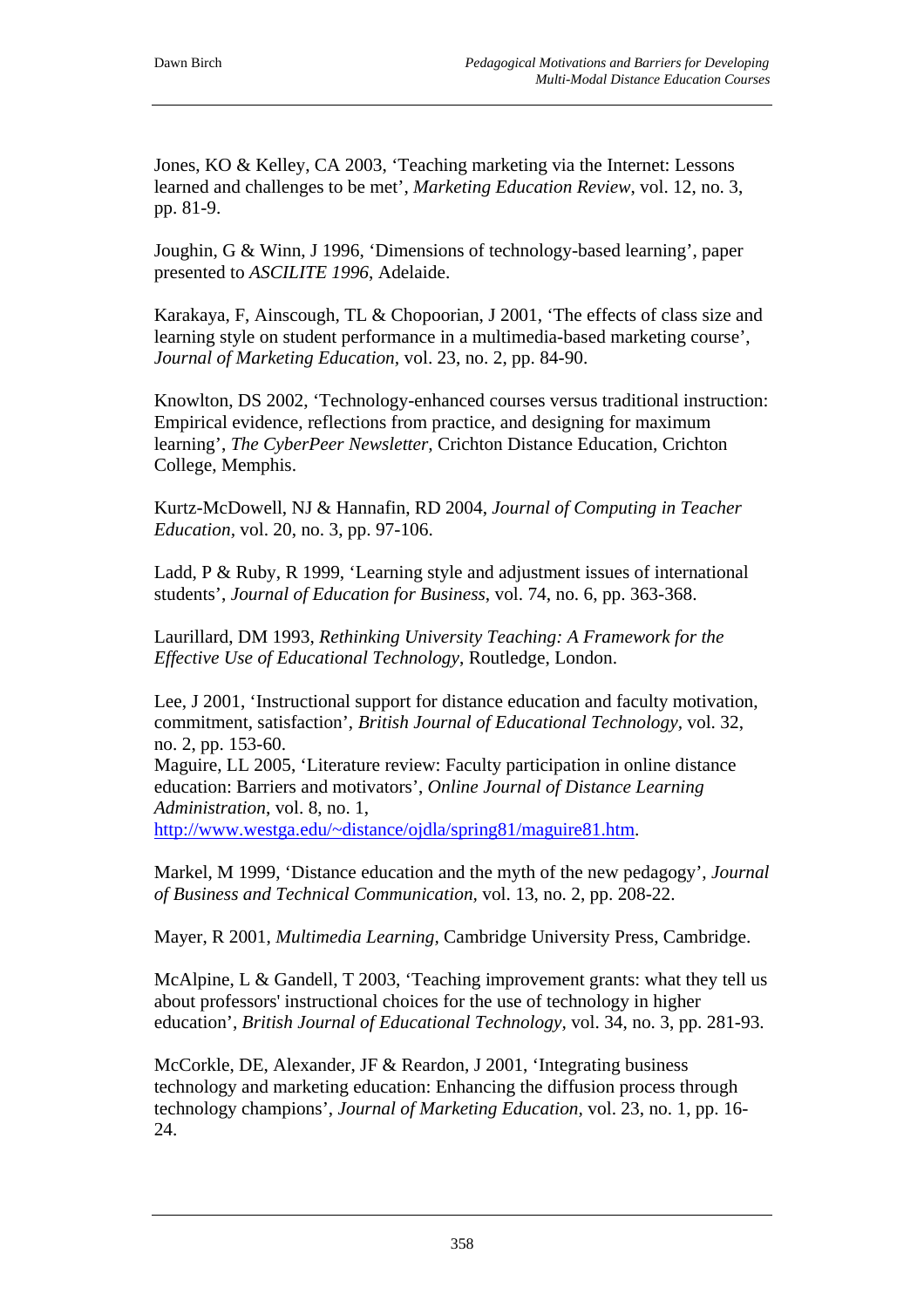McDonald, J, McPhail, J, Maguire, M & Millett, B 2004, 'A conceptual model and evaluation process for educational technology learning resources: A legal case study', *Educational Media International,* vol. 41, no. 4, pp. 281-90.

McPhail, J & Birch, D 2004, 'Students' attitudes towards technology-enhanced learning resources for an introductory marketing course', *Proceedings of Australian and New Zealand Marketing Academy Conference 2004*, Wellington, New Zealand, 6-8 December.

Morrison, M, Sweeney, A & Hefferman, T. 2003, 'Learning styles of on-campus and off-campus marketing students: The challenge for marketing educators', *Journal of Marketing Education,* vol. 25, no. 3, pp. 208-217.

Munoz, ZC 1993, 'A technophile looks at technology, education and art', *Art Education,* vol. 46, no. 6, pp. 48-9.

O'Donoghue, J, Singh, G & Dorward, L 2001, 'Virtual education in universities: a technological imperative', *British Journal of Educational Technology,* vol. 32, no. 5, pp. 511-23.

Rockwell, SK, Schauer, J, Fritz, SM & Marx, DB 1999, 'Incentives and obstacles influencing higher education faculty and administrators to teach via distance', *Online Journal of Distance Learning Administration,* vol. 2, no. 3, [<http://www.westga.edu/~distance/rockwell24.html>](http://www.westga.edu/%7Edistance/rockwell24.html).

Sankey, MD & St Hill, R 2005, ['Multimodal design for hybrid learning materials](http://www.usq.edu.au/users/sankey/Resources/F14_6.pdf)  [in a second level economics course'](http://www.usq.edu.au/users/sankey/Resources/F14_6.pdf), *Proceedings of [11th Australasian Teaching](http://www.econ.usyd.edu.au/econ/teachingconference/)  [Economics Conference](http://www.econ.usyd.edu.au/econ/teachingconference/): Innovation for Student Engagement in Economics*, University of Sydney, Sydney, 11-12 July, pp. 98-106.

Sarasin, L 1999, *Learning Styles Perspectives: Impact in the Classroom,* Atwood Publishing, Madison, WI.

Schifter, C 2002, 'Perception differences about participating in distance education', *Online Journal of Distance Learning Administration,* vol. 51, no. 1, [<http://www.westga.edu/%7Edistance/ojdla/spring51/schifter51.html](http://www.westga.edu/%7Edistance/ojdla/spring51/schifter51.html)>

Shah, P & Freedman, EG 2003, 'Visuospatial cognition in electronic learning', *Journal of Educational Computing Research*, vol. 29, no. 3, pp. 315-24.

Sheard, J, Postema, M & Markham, S 2000, 'Paper-based and Web-based Resources: What do students value?', In *Sixth Australian World Wide Web Conference,* Cairns, 12-17 June.